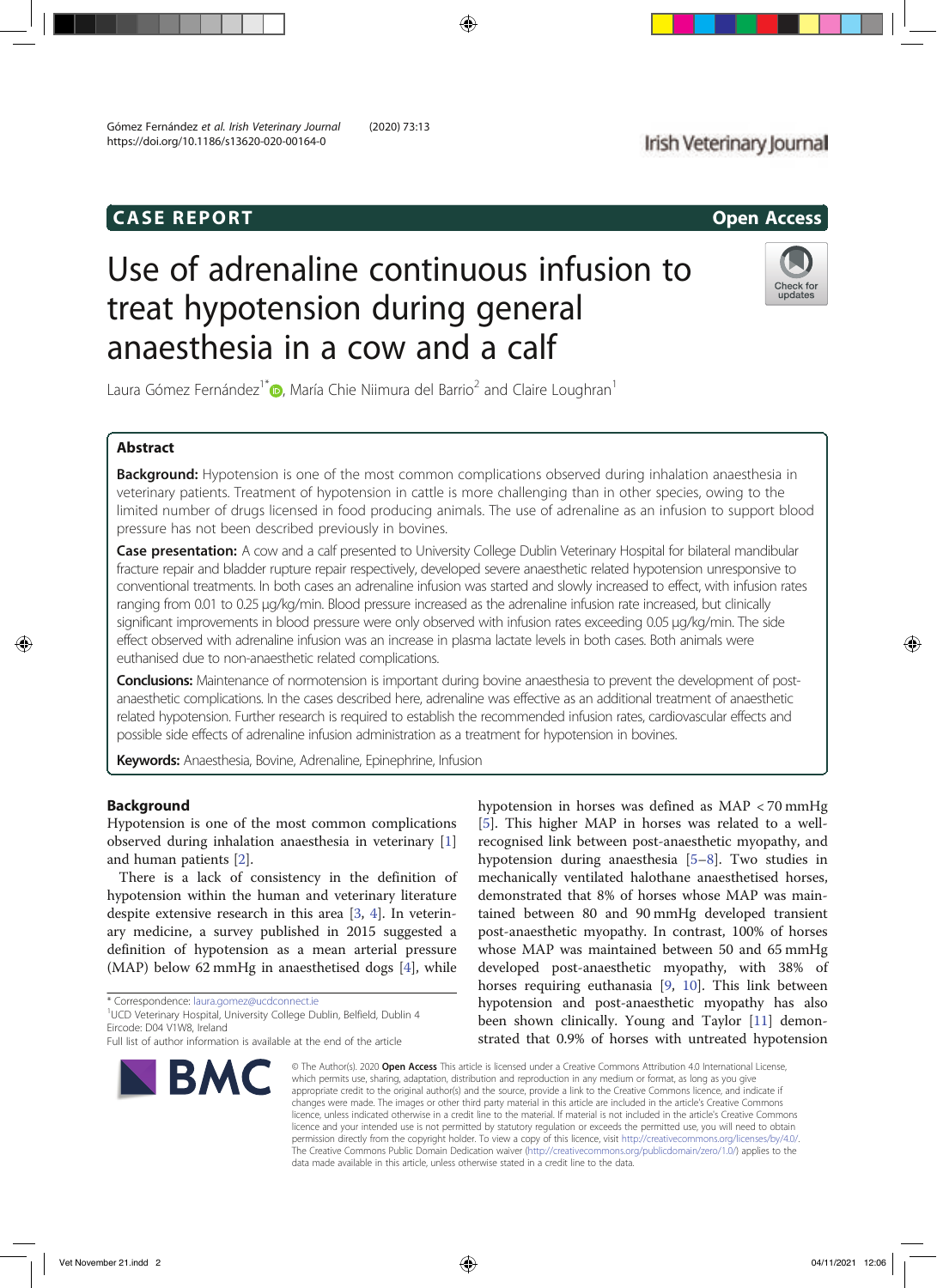(MAP < 70 mmHg) during anaesthesia developed fatal post-anaesthetic myopathy, compared to 0% of horses that had hypotension during anaesthesia treated with fluids and dobutamine. Despite the extensive evidence supporting the definition of hypotension in horses, there is no clear definition of hypotension in bovines. However, as bovines have a similar shape and body mass when compared to horses, for the purposes of this case report the definition of hypotension will be extrapolated from that of horses in that MAP < 70 mmHg.

The frequency of hypotension in dogs during general anaesthesia has been reported to range from 7 to 37.9%, and similar levels of hypotension (8.5–33%) have been reported in cats [1, 12, 13]. However, the frequency of anaesthetic-induced hypotension in large animals has not been reported.

Anaesthetic-related hypotension can be attributed to 1) arterial vasodilation, 2) low cardiac preload, 3) bradycardia or 4) decrease in myocardial contractility [14–16]. There are several treatment options used to increase blood pressure (BP) in hypotensive animals, these include: decreased anaesthetic-induced vasodilation by decreasing delivery of inhaled anaesthetic; heart rate assessment and treatment of bradycardia with anticholinergics; increased intravenous fluid administration to improve venous return and cardiac output; administration of inotropic drugs to improve myocardial contractility and administration of vasopressors, if vasodilation is suspected (e.g. sepsis) [5, 15, 17, 18]. Other methods to improve BP include: decreased peak inspiratory pressure if positive pressure ventilation is being performed, use of locoregional techniques [15], use of minimum alveolar concentration (MAC) sparing drugs (e.g. ketamine,  $\alpha$ -2 adrenergic agonists) [5], and administration of calcium gluconate intravenously (IV) to improve cardiac contractility [19].

Bovines are food producing animals, hence, limited number of drugs are licensed for use in these animals. As a result, the treatment of hypotension is more challenging than in non-food producing species. In Ireland, the European Commission (EU) N° 37/2010 regulates the drugs that can be administered for the treatment of hypotension in food producing animals; these include intravenous crystalloid fluids (isotonic and hypertonic), atropine, adrenaline,  $\alpha$ -2 adrenergic agonists (xylazine and detomidine), and ketamine. Adrenaline is the only positive inotrope drug licenced in food producing animals. Adrenaline is an endogenous catecholamine that acts at  $\alpha$ -1 receptors producing an increase in systemic vascular resistance and, β-1 receptors producing an increase in heart rate and contractility. Aprea et al. [20] described the successful use of adrenaline as an intravenous (IV) bolus (30 μg/kg) to resuscitate a calf after cardiac arrest. The use of adrenaline as a continuous infusion to support BP has not been described previously. This case report describes the use of adrenaline administered as a continuous infusion to treat hypotension during general anaesthesia in a cow and a calf.

#### Case presentation

#### Case 1

A 2 year-old female Friesian Holstein weighing 480 kg, was presented to University College Dublin Veterinary Hospital (UCDVH) for bilateral mandibular fracture repair which occurred the previous day. The cow had calved 1 month prior to presentation.

The cow presented depressed with 8–10% dehydration (eyes markedly sunken, 4 seconds (s) of skin tent) and 3 s capillary refill time (CRT). On auscultation, lung and heart sounds were normal. Heart rate (HR) was 90 beats per minute (bpm), respiratory rate (RR) was 33 breaths per minute and rectal temperature was 39 °C. On admission packed cell volume was 28% and total protein was 71 g/L. The cow presented with bilateral mandibular swelling. The cow was sedated with 12 μg/kg detomidine (Medesedan; Chanelle Pharma, Loughrea, Galway, Ireland) IV to allow intra-oral examination and radiography. Radiographs revealed a bilateral complete mandibular fracture with associated secondary soft tissue swelling.

The cow was medically stabilised prior to fracture repair, which was planned for the following day. Treatment included the administration of 20L of water supplemented with 500 g of sodium bicarbonate (Shamrock bread soda; Ireland), 100 g of potassium chloride (KCl) (Potassium chloride SigmaUltra; Sigma-Aldrich, Ireland), 300 mL of propylene glycol (Chanatol oral solution; Chanelle Pharma, Loughrea, Galway, Ireland) and a ruminant feed supplement product (StimuVet; Duggan Veterinary Supplies Ltd., Thurles, Tipperary, Ireland) delivered via nasogastric tube, 1 mL/25 kg of penicillin G and streptomycin (Pen & Strep suspension for injection; Norbrook, Newry, Nothern Ireland, UK) intramuscularly (IM) and 2.2 mg/kg of flunixin meglumine (Flunixin injection; Norbrook, Newry, Nothern Ireland, UK) IV.

A further 10 L of water supplemented with 500 g of sodium bicarbonate and 100 g of KCl was administered every 4 h overnight via nasogastric tube. The bicarbonate used in this case was non-pharmaceutical grade, but was made to a high standard for oral consumption by humans and was deemed of acceptable quality to be used for oral administration in bovines. It also presented the only economically viable option for oral bicarbonate administration.

Clinical examination on the day of the surgery revealed approximately 6% dehydration, normal mentation, HR of 60 bpm, RR of 16 breaths per minute and rectal temperature of 38.6 °C. A pre-anaesthetic venous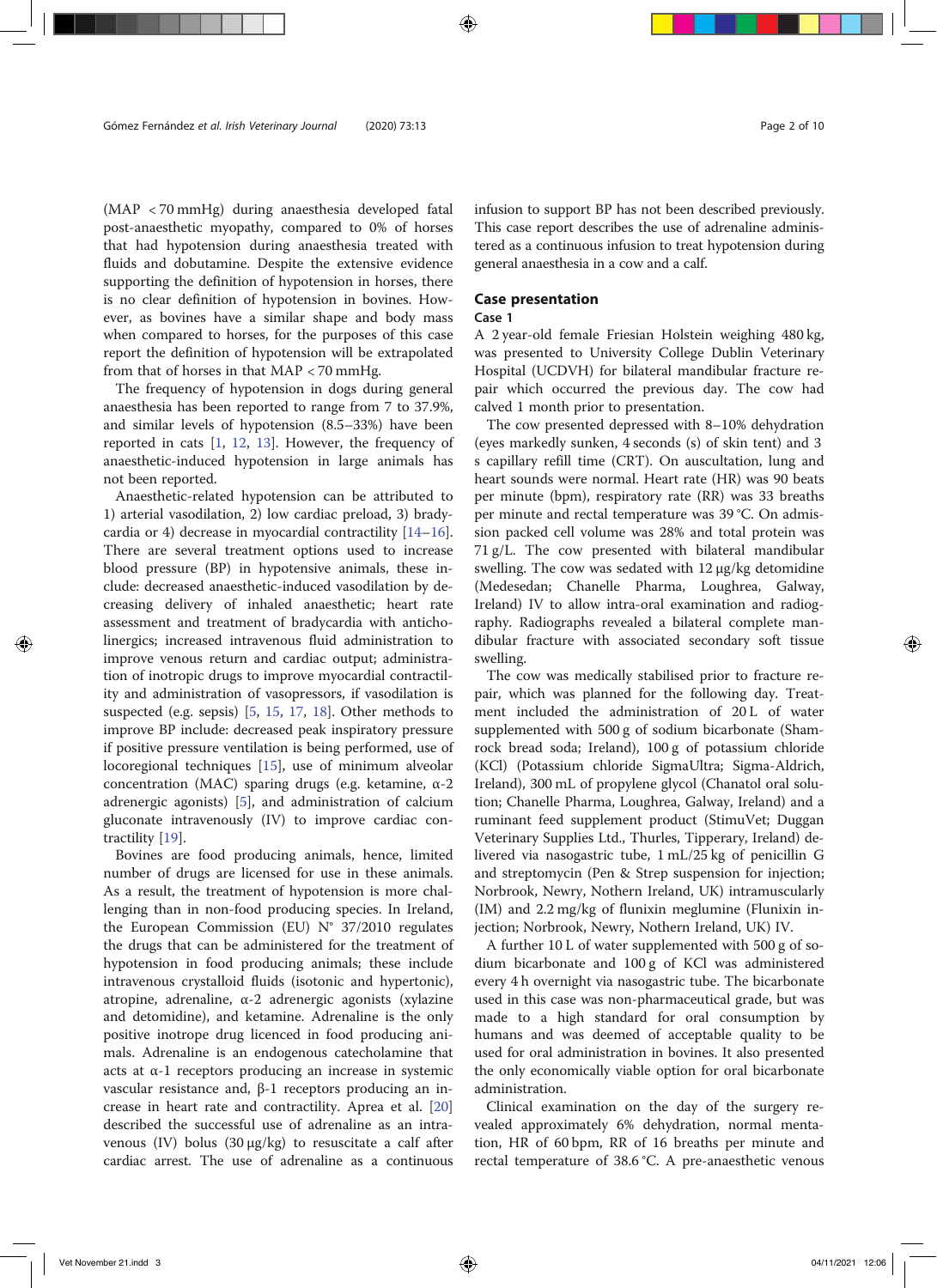blood gas and electrolytes were analysed (Table 1). All parameters were within normal limits, except for calcium, which was low (1.14 mmol/L).

A 14-gauge catheter-over-the needle (MILA International, INC; UK) was placed in the left jugular. Prior to premedication the cow received 5 L of Hartmann's solution (Lactated Ringer's Solution, Vetivex® 11; B Braun, Germany) IV. The cow was premedicated with 0.1 mg/ kg xylazine (Chanazine 2%; Chanelle Pharma, Loughrea, Galway, Ireland) and 0.1 mg/kg butorphanol (Butador®; Chanelle Pharma, Loughrea, Galway, Ireland) IV which resulted in adequate sedation. General anaesthesia was induced with 3 mg/kg ketamine (Ketamidor®, Chanelle Pharma, Loughrea, Galway, Ireland) IV. The cow remained in a sternal position immediately after induction. The upper jaw was abducted with a tie and manual intubation of the trachea was performed with a 26 mm internal diameter (ID) cuffed endotracheal tube (Jorgensen Labs, UK). The cow received an additional 0.5 mg/kg ketamine IV before being hoisted into theatre. In theatre the cow was positioned in dorsal recumbency, connected to a large animal circle breathing system (Model 2800C-P large and small animal anaesthesia ventilator system; Mallard Medical Inc., UK) and anaesthesia was maintained with isoflurane (Vetflurane; Virbac Animal Health, UK) delivered in up to 80% oxygen. Throughout the procedure end-tidal isoflurane (ETiso) ranged from 0.91 to 1.7%. The lungs were mechanically ventilated to maintain an end-tidal carbon dioxide (ETCO<sub>2</sub>) of  $4-5.4$ kPa with a tidal volume (TV) of 11–15 mL/kg and a peak inspiratory pressure (PIP) of  $20-26$  cmH<sub>2</sub>O. Monitoring was attached and a 22-gauge catheter (Optiva® 2; Smiths Medical International Ltd., UK) was aseptically placed in the left auricular artery. Monitoring during anaesthesia included HR, RR, temperature, ETCO<sub>2</sub>, ETiso, oxygen saturation (SpO<sub>2</sub>), electrocardiogram (ECG), IBP using a multiparameter monitor (B40 Patient monitor; GE Healthcare, Ireland), and arterial blood gas monitoring (RAPIDpoint® 500 System; Siemens Healthineers, Ireland). An arterial sample was collected anaerobically and processed within 15 min of collection. Active warming was provided throughout anaesthesia with a forced air warming blanket (3 M™ Bair hugger™ System). The cow received 5–10 mL/kg/hr. of Hartmann's solution during anaesthesia and was regularly assessed for ruminal bloating.

Prior to surgery, a right mandibular nerve block was performed with 0.8 mg/kg lidocaine 2% (Lidocaine hydrochloride 2%; B. Braun Medical Inc., EU), using a blind technique and a 9 cm spinal needle (Spinocan® 18G 90 mm; B. Braun Medical Limited, Dublin, Ireland). Additional analgesia was provided with 0.1 mg/kg butorphanol IV given every 90 min and a ketamine infusion (10 μg/kg/min).

Thirty-five minutes after induction of anaesthesia marked hypotension (MAP 44 mmHg) was detected. Heart rate at this time was 40–45 bpm and ETiso was 1.2%. Depth of anaesthesia was reduced by decreasing ETiso to 1.0% and, Hartmann's solution rate was increased from 5 mL/kg/h to 10 mL/kg/h. Bradycardia was treated with 5 μg/kg of atropine (Atropine sulphate; Mercury Pharma, Dublin, Ireland) IV, twice within 10 min. However this had minimal effect on the MAP. The ketamine infusion was increased to 20 μg/kg/min and ETiso was further reduced to 0.9%, MAP increased to 49 mmHg. Despite the steps taken, BP and HR failed to improve significantly during the initial 60 min and the cow remained both hypotensive and bradycardic. An adrenaline (Adrenaline (epinephrine); Mercury Pharma, Dublin, Ireland) infusion was then started, with an initial infusion rate of 0.017 μg/kg/min and gradually increased to 0.05 μg/kg/min over 10 min. During the first 20 min of the infusion, MAP gradually increased to 65 mmHg. Despite no further increases in the rate of adrenaline

Table 1 Details of the pre and intra-operative venous and arterial blood gas analysis of an adult cow with bilateral mandibular fracture. Reference intervals were taken from equine and bovine references [21–23]

| Variables                | Reference interval | Admission venous blood gas | Intra-operative arterial blood gas |  |
|--------------------------|--------------------|----------------------------|------------------------------------|--|
| рH                       | $7.42 - 7.47$      | 7.45                       | 7.46                               |  |
| $PaO2$ (kPa)             | 13.33-66.67        | 8.35                       | 29.32                              |  |
| PaCO <sub>2</sub> (kPa)  | $4.89 - 6.17$      | 6.78                       | 5.68                               |  |
| Bicarbonate (mmol/L)     | $26.7 - 30.30$     | 25.1                       | 29.3                               |  |
| Base excess (mmol/L)     | $-0.51$ to $+8.80$ | $+ 1.2$                    | $+4.9$                             |  |
| Lactate (mmol/L)         | $0.42 - 0.75$      | 0.43                       | 1.2                                |  |
| Sodium (mmol/L)          | 133-141            | 140.5                      | 132.4                              |  |
| Potassium (mmol/L)       | $3.05 - 4.65$      | 4.07                       | 4.09                               |  |
| lonised calcium (mmol/L) | 1.34–1.72          | 1.14                       | 1.10                               |  |
| Chloride (mmol/L)        | $100 - 110$        | 108                        | 102                                |  |
|                          |                    |                            |                                    |  |

Partial pressure of oxygen in arterial blood (PaO<sub>2</sub>), partial pressure of carbon dioxide in arterial blood (PaCO<sub>2</sub>)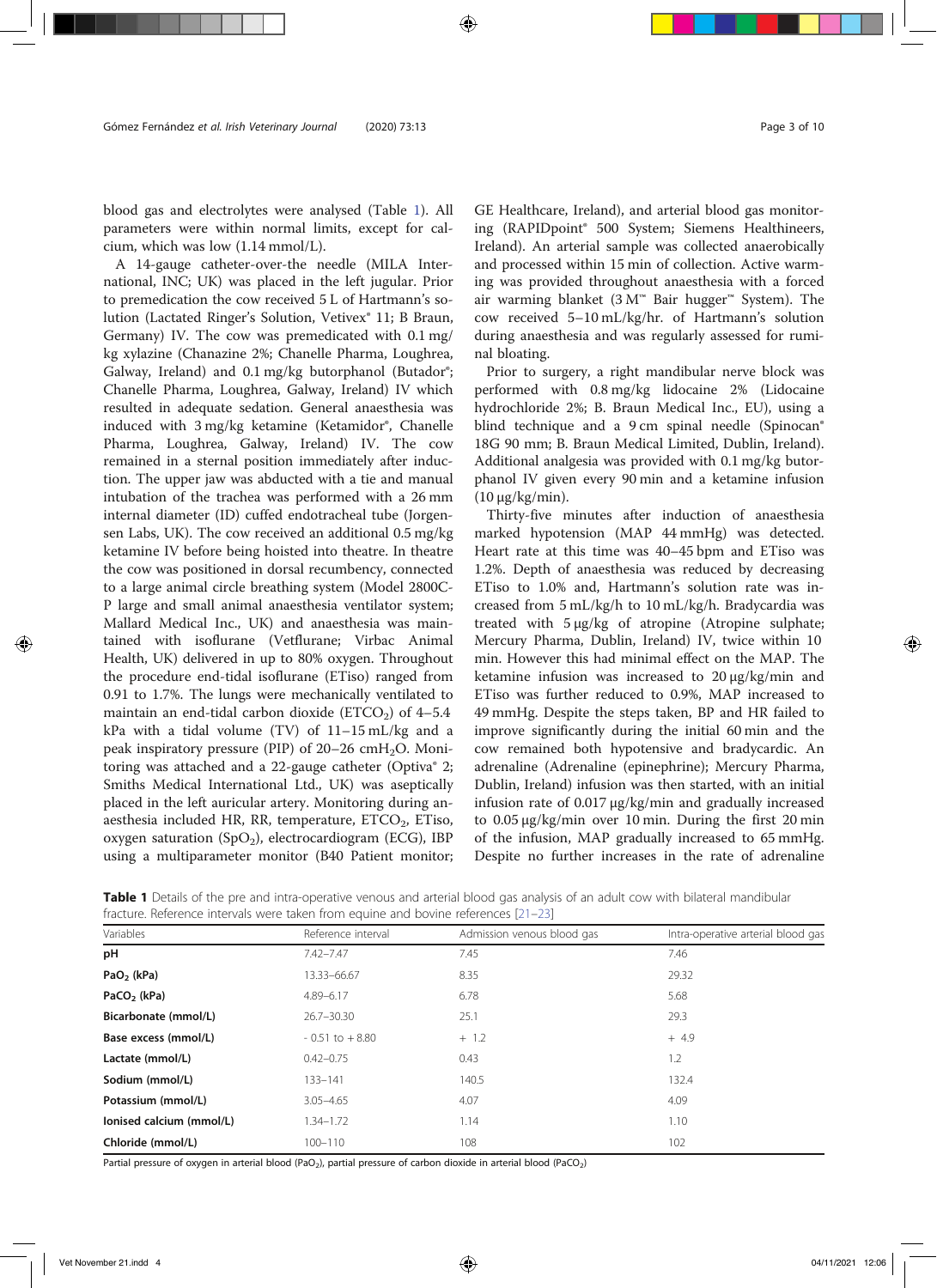infusion, MAP continued to increase to 82 mmHg. The adrenaline infusion was stopped 130 min after induction of anaesthesia and ETiso increased from 1.0 to 1.3%. Heart rate remained stable (40–45 bpm) and no arrhythmias were noted during the adrenaline infusion.

A right and left mandibular blocks were performed with 0.4 mg/kg and 0.8 mg/kg of lidocaine 2% respectively 155 min after the onset of anaesthesia. A transient decrease in MAP to 70–75 mmHg was observed after the bilateral mandibular blocks, but MAP gradually increased as surgery continued. End-tidal isoflurane was increased from 1.3 to 1.7% to maintain an adequate depth of anaesthesia.

An arterial blood gas sample (Table 1) was analysed 30 min after the onset of the adrenaline infusion. Calcium remained low (1.1 mmol/L) and lactate concentration had increased from 0.43 to 1.2 mmol/L.

Both mandibular fractures were internally reduced and fixated with screws, starting with the right mandible. The ketamine infusion was stopped 20 min before the end of anaesthesia. The total duration of anaesthesia and surgery was 230 and 180 min respectively. At the end of anaesthesia the cow was hoisted into a padded recovery box, and placed in sternal recumbency where the head was supported with a foam pad. Flunixin meglumine (2.2 mg/kg) was administered IV when the cow was moved into recovery and, flow-by oxygen (15 L/min) was orotracheally delivered throughout the recovery period. The cow was extubated 23 min after the end of anaesthesia and, standing 8 min after extubation. Once standing, the cow moved freely in the recovery box with no evidence of post-anaesthetic myopathy, but the cow's tongue was prolapsed. Four hours after recovery the cow was able to prehend food and completely retract the tongue into the mouth.

Post-operatively, the cow received analgesia, 2.2 mg/kg of flunixin meglumine IV once daily (SID) for 3 days. Antiobiotic cover consisted of, 1 mL/25 kg of penicillin G and streptomycin IM SID for 1 day, followed by 1 mL/20 kg amoxicillin and clavulanic acid (Noroclav, Norbrook Laboratories Limited; Nothern Ireland) IM twice a day (BID) for 3 days reduced to 1 mL/20 kg IM SID for a further 6 days. The cow was discharged form UCD Veterinary Hospital 8 days after surgery.

The cow was euthanised 1 month after the surgery due to wound break down.

#### Case 2

An 8 week-old male Limousin calf weighing 150 kg presented to UCDVH with a history of trauma sustained the previous day. The calf had become inappetence and recumbent.

During the physical examination the calf was, dull and unable to raise his head. Heart rate was 160 bpm, RR 64 breaths per minute and temperature 38.4 °C. The abdomen was slightly distended and abdominal palpation elicited pain. An abdominal ultrasound revealed free fluid within the abdomen and a partially filled bladder. The day following admission an abdominal drain was placed and urine drained from the abdomen. A venous blood gas and blood glucose were analyzed and revealed hyperkalaemia (6.31 mmol/L) and hypoglycaemia (2.6 mmol/L) respectively. An intravenous 18-gauge catheter was placed in the left jugular. The calf received Hartmann's solution supplemented with 2.5% glucose (Glucose 50% w/v sterile concentrate, B Braun Medical Ltd., Dublin, Ireland) at 10 mL/kg/hr. A second venous blood gas and blood glucose were performed 30 min after the first and potassium values were normal with mild hyperglycaemia (Table 2).

The calf underwent surgery for repair of a suspected bladder wall tear. Prior to premedication, a sacrococcygeal epidural with 0.1 mg/kg xylazine and 2 mg/kg lidocaine was performed. The calf was premedicated with 0.2 mg/kg butorphanol IV which resulted in adequate sedation. Anaesthesia was induced with 3 mg/kg ketamine IV. The calf remained in a sternal position immediately after induction. The upper and lower jaws were abducted using ties and the trachea was intubated with an 11 mm ID (FN11, Smiths Medical ASD, USA) cuffed endotracheal tube. The calf was hoisted into theatre and was positioned in dorsal recumbency. The calf was connected to a large animal circle breathing system and anaesthesia was maintained with isoflurane delivered in up

Table 2 Details of the pre-operative venous blood gas analysis of an 8 week-old calf with bladder rupture. Reference intervals were taken from Dillane et al. [24]

| Variables                      | Reference<br>values  | Admission venous<br>blood gas | Pre-operative<br>venous blood gas |  |
|--------------------------------|----------------------|-------------------------------|-----------------------------------|--|
| рH                             | $7.37 - 7.47$        | 7.41                          | 7.35                              |  |
| $PvCO2$ (kPa)                  | $5.77 - 7.82$        | 6.54                          | 7.01                              |  |
| <b>Bicarbonate</b><br>(mmol/L) | $28.0 - 36.9$        | 30.4                          | 28.6                              |  |
| Base excess<br>(mmol/L)        | $+2.6$ to<br>$+10.8$ | $+ 5.7$                       | $+2.6$                            |  |
| Lactate (mmol/<br>L)           | $0.42 - 0.75$        | 3.22                          | 2.16                              |  |
| Sodium (mmol/<br>L)            | $133.3-$<br>140.2    | 134.9                         | 132.4                             |  |
| Potassium<br>(mmol/L)          | $4.13 - 5.41$        | 6.31                          | 4.85                              |  |
| lonized calcium<br>(mmol/L)    | $1.17 - 1.37$        | 1.02                          | 1.11                              |  |
| Chloride (mmol/ 93-101<br>L)   |                      | 96                            | 95                                |  |
| Glucose (mmol/<br>L)           | $3.9 - 8.4$          | 2.6                           | 8.7                               |  |

Partial pressure of carbon dioxide in venous blood (PvCO<sub>2</sub>)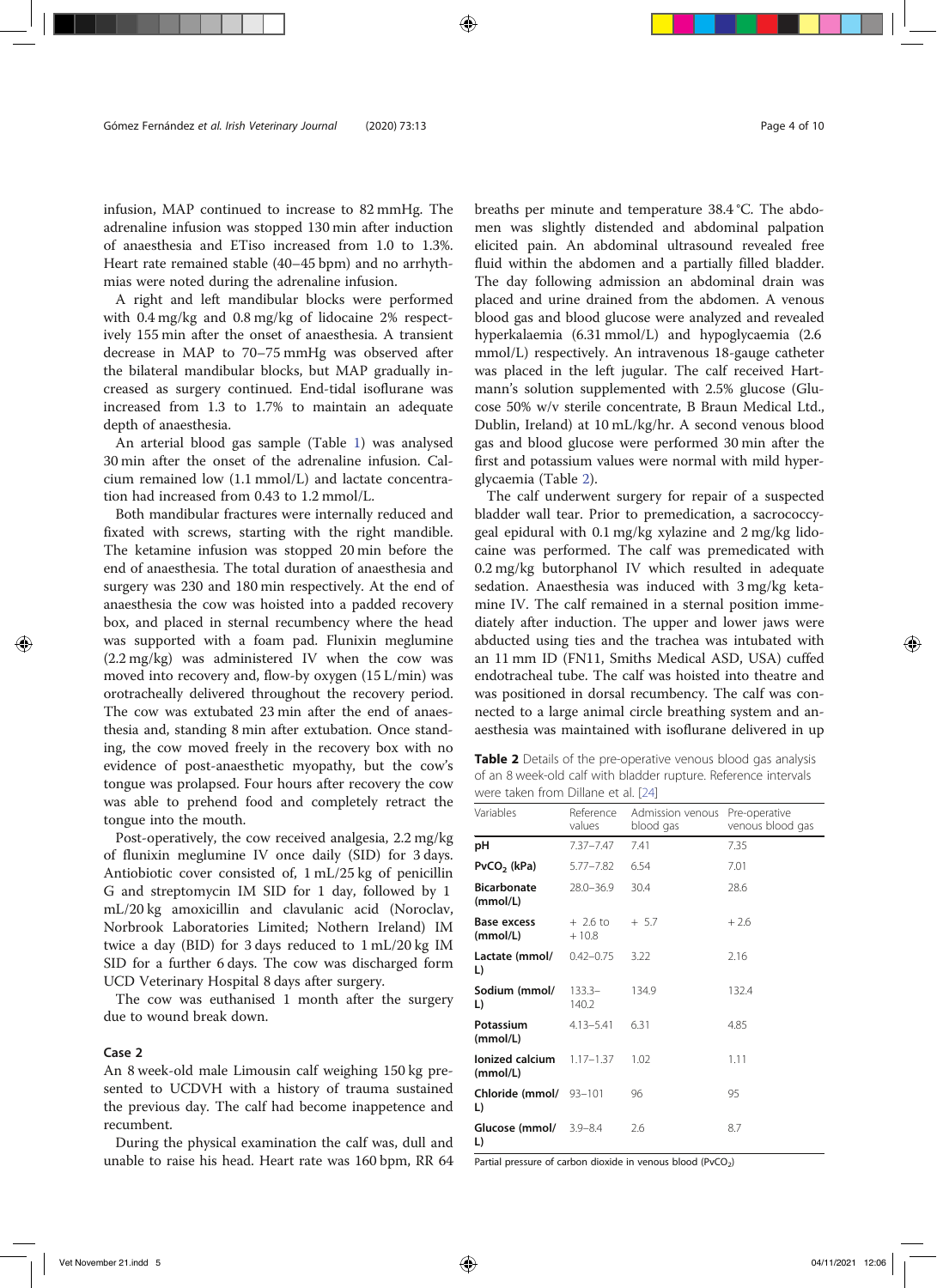to 80% oxygen. End-tidal isoflurane ranged from 0.3 to 1.1%. The lungs were mechanically ventilated throughout the procedure to maintain an  $ETCO<sub>2</sub>$  of 4.5–5.5 kPa with a TV of 8-10 mL/kg and PIP 20-25 cmH<sub>2</sub>O. A 20gauge catheter was aseptically placed in the left radial artery, after unsuccessful attempts to place a catheter in both auricular arteries. Anaesthesia was monitored as in the first case. Arterial and blood glucose samples were collected every hour. The calf received Hartmann's solution at 10 mL/kg/hr. and a ketamine infusion was started at a rate of 10 μg/kg/min. Active warming was provided throughout anaesthesia.

Invasive blood pressure revealed marked hypotension (MAP 30 mmHg) with a HR of 80 bpm and ETiso 0.8%. End tidal isoflurane was decreased to 0.5% and, a 20 mL/ kg Hartmann's solution bolus was administered over 30 min. Mean arterial pressure increased to 35 mmHg but HR decreased to 55 bpm. The ketamine infusion was increased to 20 μg/kg/min, and an adrenaline infusion was started. The adrenaline infusion was started at 0.05 μg/ kg/min and gradually increased to 0.1 μg/kg/min over a period of 25 min, during which time MAP gradually increased to 65 mmHg. Twenty five minutes after the start of the adrenaline infusion HR transiently increased from 55 to 65 bpm, but after 5 min, HR decreased to 55 bpm. Two atropine boluses of 10 μg/kg were administered IV 10 min apart, but HR did not perceptibly change. Further increases in the adrenaline infusion rate to 0.25 μg/ kg/min, increased MAP to 85 mmHg by 60 min postonset of the adrenaline infusion. The adrenaline infusion was then decreased and maintained at 0.2 μg/kg/min until the end of anaesthesia with an ETiso ranging between 0.5 to 0.9% and a MAP between 60 to 72 mmHg. No arrhythmias were noted prior to, during or after the adrenaline infusion.

Regurgitation was noticed intra-operatively and an orogastric tube was placed and left throughout the surgery and removed prior to recovery.

Table 3 shows the arterial blood gas analysis performed during the procedure. An increase in lactate concentration from 2.16 to 8.78 mmol/L was noticed during the administration of the adrenaline infusion. The first arterial blood gas analysis performed under general anaesthesia revealed hyperkalaemia (6.90 mmol/ L) and hypoglycaemia (3.5 mmol/L). A bolus of 0.7 mL/ kg of 50% glucose diluted in saline solution 1:2 was administered IV over 10 min. The following arterial blood analysis showed a gradual decrease on potassium levels to 4.63 mmol/L and normoglycaemia (5.6 mmol/L).

During surgery, 1600 mL of fluid was drained from the abdomen. A ruptured urachal abscess was found and removed and, the damaged bladder wall was resected and repaired. At the time of surgery the urethra was patent and no urethral strictures were evident.

Table 3 Details of the intra-operative arterial blood gas (ABG) analysis of an 8 week-old calf with bladder rupture performed 5, 120 and 180 min after starting the adrenaline infusion, ABG 1, ABG 2 and ABG 3 respectively. Reference intervals were taken from Dillane et al. [24]

| Variables                | Reference interval  | ABG <sub>1</sub> | ABG <sub>2</sub> | ABG3   |
|--------------------------|---------------------|------------------|------------------|--------|
| рH                       | 7.37-7.47           | 7.39             | 7.30             | 7.18   |
| PaO <sub>2</sub> (kPa)   | 13.33-66.67         | 48.60            | 35.69            | 35.88  |
| PaCO <sub>2</sub> (kPa)  | $5.77 - 7.82$       | 5.63             | 6.09             | 6.76   |
| Bicarbonate (mmol/L)     | $28.0 - 36.9$       | 25.0             | 21.9             | 18.6   |
| Base excess (mmol/L)     | $+$ 2.6 to $+$ 10.8 | $+ 0.1$          | $-4.2$           | $-9.1$ |
| Lactate (mmol/L)         | $0.42 - 0.75$       | 2.76             | 5.69             | 8.78   |
| Sodium (mmol/L)          | 133.3-140.2         | 131.7            | 134.1            | 134.1  |
| Potassium (mmol/L)       | $4.13 - 5.41$       | 6.90             | 5.08             | 4.63   |
| Ionized calcium (mmol/L) | $1.17 - 1.37$       | 1.05             | 1.12             | 1.2    |
| Chloride (mmol/L)        | $93 - 101$          | 99               | 99               | 101    |
| Glucose (mmol/L)         | $3.9 - 8.4$         | 3.5              | 6.6              | 5.6    |

Partial pressure of oxygen in arterial blood (PaO<sub>2</sub>), partial pressure of carbon dioxide in arterial blood (PaCO<sub>2</sub>)

Ketamine and adrenaline infusions were maintained until the end of the anaesthesia. The total duration of anaesthesia and surgery was 240 and 173 min respectively. At the end of anaesthesia the oral cavity was visualised with a laryngoscope and any regurgitant material was suctioned. The calf was then hoisted into a padded recovery box and placed in sternal recumbency with the head supported on a foam pad. Flow-by oxygen 8 L/min was administered during the recovery period and the animal was actively warmed. The calf was extubated and stood, 20 and 80 min after the end of anaesthesia respectively. During recovery, the calf was tachypnoeic (60 breaths per minute) with normal lung auscultation. Butorphanol (0.2 mg/kg) IV was administered to treat suspected pain and, RR decreased. Butorphanol (0.2 mg/ kg) IV was administered every 2 h overnight. The calf received Hartmann's solution 2.5–5 mL/kg/h during the hospitalisation period.

The day following surgery the calf was dull and presented with nasal discharge. Amoxicillin and clavulanic acid 1 mL/20 kg IM BID and meloxicam 0.15 mg/kg (Loxicom; Norbrook Laboratories Limited, Monaghan, Ireland) SID IV was commenced.

Two days following surgery, a perineal urethrostomy was carried out due to a suspected urethral obstruction. A sacrococcygeal epidural was performed with 0.1 mg/kg xylazine and 2 mg/kg lidocaine, followed by total intravenous anaesthesia with xylazine (0.01 mg/kg) and ketamine (1 mg/kg) IV boluses administered to effect. Flowby oxygen, 8 L/min was administered and vital parameters (HR, RR) were assessed throughout the procedure. A venous blood gas performed after surgery showed normal lactate levels (1.17 mmol/L). Following the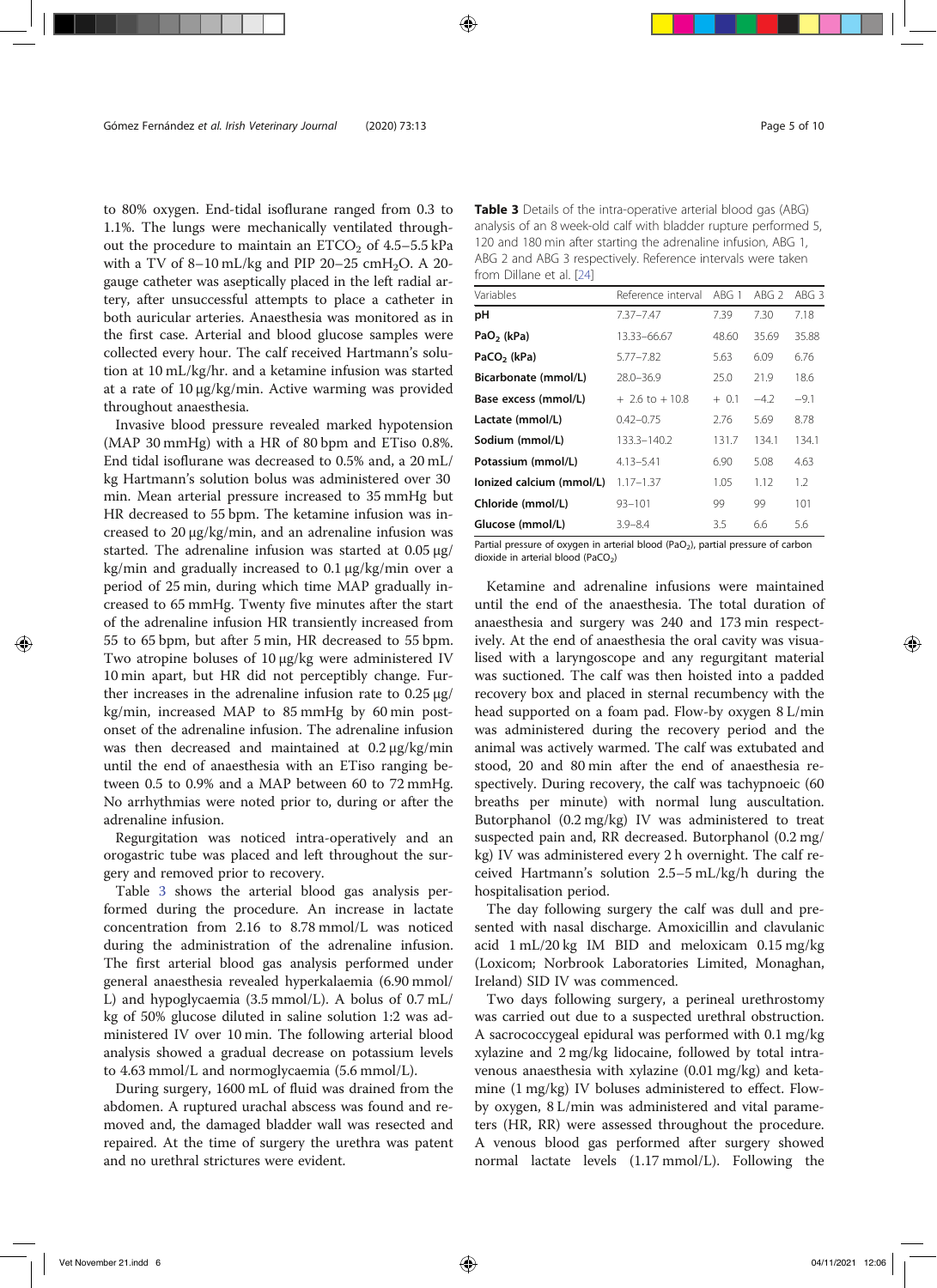perineal urethrostomy the bladder was manually expressed every 4 h as the calf was not able to urinate, but the calf was brighter, standing for longer periods and able to eat.

One week after the first surgery, the calf was euthanised due to repeat urethral obstruction and severe abdominal distention. On post-mortem examination, severe fibrinous uroperitonitis, urethral fibrin cast and severe neutrophilic necrotising tubulonephritis were found.

#### **Discussion**

This is the first case report that describes the administration of an adrenaline infusion as part of hypotension treatment in a cow and a calf during general anaesthesia. Hypotension is one of the most common complications that occurs during general anaesthesia [1, 2]. For the purpose of this discussion the definition of hypotension in bovines has been extrapolated from equine anaesthesia, and is defined as a MAP  $\lt$  70 mmHg [5, 6, 8]. The cow and the calf in this case report had a MAP lower than 70 mmHg for at least 105 and 75 min respectively (i.e. from the onset of IBP measurement). This long duration of hypotension may have led to post-operative complications. In veterinary medicine, prolonged hypotension during equine anaesthesia has been associated with postanaesthetic myopathy, neuropathy and organ injury, and may contribute to peri-anaesthetic deaths [5, 7]. No such evidence has been reported in bovines. It is possible subclinical organ injury occurred in these cases, but there was no evidence of post-anaesthetic myopathy or neuropathy. It is important to aggressively treat hypotension during anaesthesia. In this case report common techniques used to treat hypotension failed. Treatments included decreased delivery of inhaled anaesthetic agent, administration of anticholinergic drugs (i.e. atropine), increased intravenous fluid administration, use of MAC sparing drugs (e.g. ketamine infusion) and locoregional techniques (e.g. nerve blocks and epidural). The only treatment that appeared to be effective at increasing BP was the administration of adrenaline as an infusion.

Adrenaline has an immediate onset of action and a short duration (5–10 min) of action when administered as an IV bolus [25]. When administered as an infusion it can provide a sustained effect. Mink et al. [26] demonstrated that adrenaline infusions could effectively be used to treat cardiovascular collapse associated with anaphylactic shock during general anaesthesia. The rate of adrenaline required to maintain mean arterial pressure (MAP) at 70% of pre-shock levels was 0.19–0.45 μg/kg/ min. There are no current recommendations for adrenaline infusion rates in bovines. However, it is possible to extrapolate the infusion rate of adrenaline used in dogs with that of bovines, if the relationship between metabolic rate and drug doses are taken into consideration. By using allometric scaling, the bovine dose when compared to the canine dose should be reduced by 90% to 0.02–0.04 μg/kg/min [27].

(*Bovine dose*) (*Bovine mass<sup>0.75</sup>*)  
= (*Canine dose*) (*Canine mass<sup>0.75</sup>*) (*Bovine dose*) (480 kg<sup>0.75</sup>)  
= (0.19-0.45
$$
\mu
$$
g/kg/*min*)(20 kg<sup>0.75</sup>)(*Bovine dose*)(102.5)  
= (0.19-0.45)(9.5)*Bovine dose* = 0.02-0.04 $\mu$ g/kg/*min*

The most common side effects reported in the literature during adrenaline infusion include arrhythmias (ventricular tachycardia, bradyarrhythmias, ventricular premature complexes, ectopic beats and second-degree atrioventricular block) and hypertension. Arrhythmias have been induced in dogs with infusion rates ranging from  $1.5-10 \mu g/kg/min$  [28-30], much higher infusion rates than those used in this case report. In case 1, the adrenaline infusion was started at 0.017 μg/kg/min, (a rate which had been extrapolated from dogs) and gradually increased to 0.05 μg/kg/min. This was associated with an increase in MAP and resolution of hypotension. However, it is possible that blood pressure increased because of nociception, as the effect of the block was waning, and repeat mandibular block failure. This is supported by the fact that blood pressure continued to increase despite the adrenaline infusion rate remaining constant and, later during weaning of the infusion. In case 2, the adrenaline infusion was started at  $0.05 \mu g/kg$ min and gradually increased to 0.25 μg/kg/min. Blood pressure increased in line with increases in the adrenaline infusion rate and MAP remained stable throughout the procedure.

The use of an adrenaline infusion in healthy human volunteers and cats is associated with increased HR, MAP and cardiac output [31, 32]. In this case report, HR did not significantly increase with the administration of adrenaline infusion rates ranging from 0.01–0.25 μg/ kg/min and no arrhythmias were noted. Significant improvements in BP were only observed with infusion rates exceeding 0.05 μg/kg/min.

In case 1, the repeated mandibular block may have been unsuccessful due to the dose of the local anaesthetic given, or the technique used. In the cases discussed, lidocaine was used under the "cascade", as the local anaesthetic to perform the mandibular block and the epidural. Lidocaine has the advantage of having a quick onset and intermediate duration of action (90– 180 min) in ruminants [33]. The addition of adrenaline or an α-2 adrenergic agonist can slow the systemic absorption of local anaesthetics and could have been used in case 1 to increase the duration of action of lidocaine [34, 35]. This may have removed the need for the right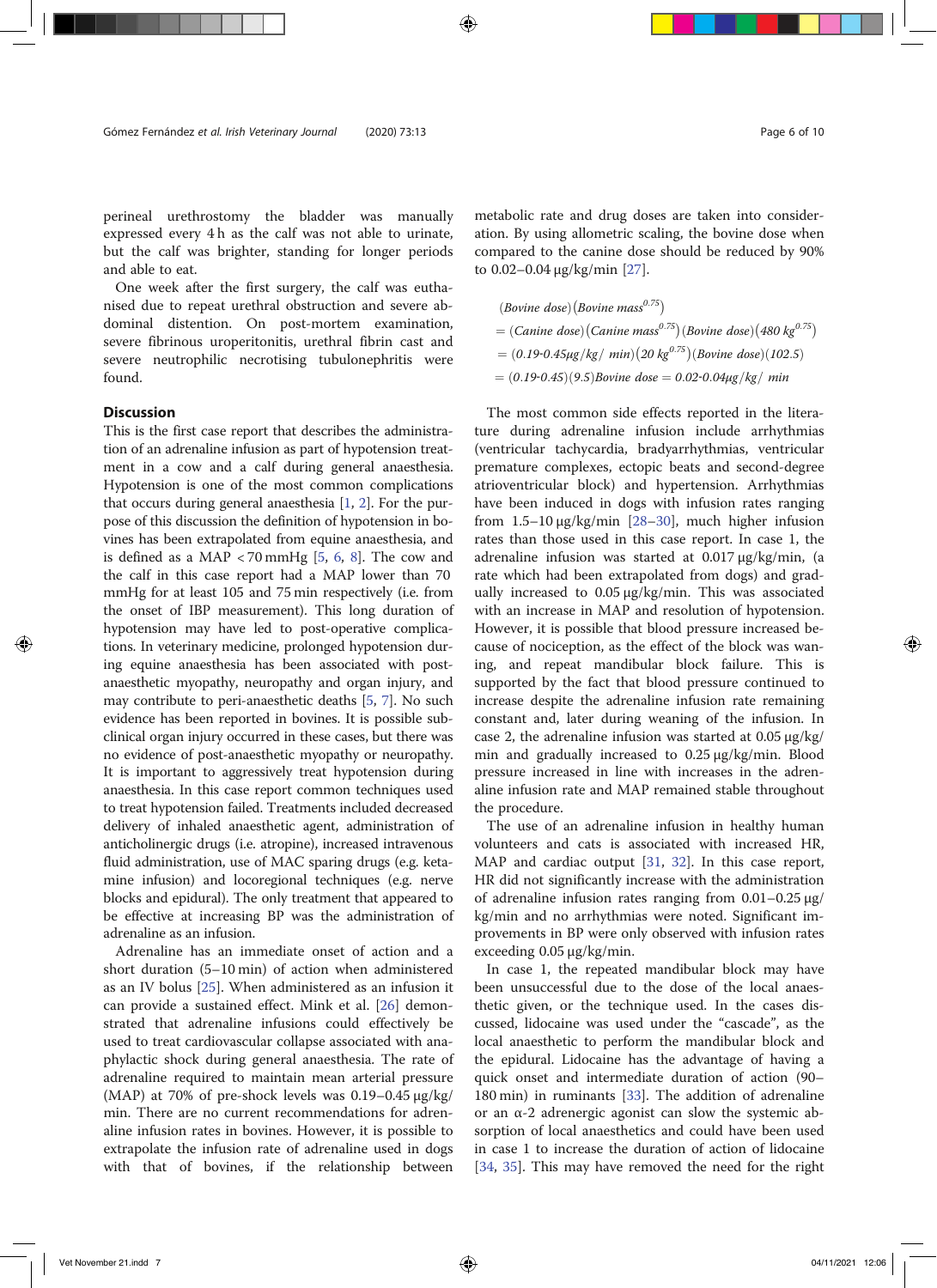mandibular block to be repeated. The dose of lidocaine used to perform the regional block can also affect duration of action. The maximum safe dose of lidocaine in cattle is 10 mg/kg [33]. Previous studies have shown that higher local anaesthetic doses and concentrations administered when performing locoregional blocks result in longer duration of sensory and motor blockade [36]. In this case, the dose of lidocaine used per animal was 2 mg/kg. Use of higher doses may have been associated with a longer duration of action removing the need to repeat the right mandibular block, however it was convenient to use the total volume of a 20 mL vial of lidocaine per site. Another explanation for the repeat block failure was the technique used. The mandibular blocks were performed blind (i.e. ultrasound guidance and peripheral nerve simulation were not utilised to aid needle placement). Needle placement was guided by anatomical landmarks [37]. In this case, the anatomical landmarks were difficult to identify due to soft tissue swelling associated with the fracture. The success rate of blind blocks has been reported to be low due to an inaccurate local anaesthetic administration, even with the use of larger local anaesthetic volumes [38].

In case 2, the epidural performed with lidocaine prior to premedication may have contributed to the hypotension seen during this case. Local anaesthetics administered into the epidural space are associated with hypotension due to sympathetic blockade resulting in vascular vasodilation [39]. Hypotension may also have been due to systemic vasodilation, as the calf was suspected of being septic. In this case an adrenaline infusion was deemed an appropriate treatment for vasodilation induced hypotension and therefore it was started promptly.

Increases in lactate concentration were observed in both cases with adrenaline infusion. An increase in lactate concentration and a decrease in pH have been associated with adrenaline infusions in the human literature, in both septic and healthy patients. A review, by Levy et al. [31], concluded that the increase in lactate observed with adrenaline is likely associated with increases in carbohydrate metabolism and not with cellular hypoxia. Pascoe et al. [32] reported a higher increase in lactate concentration in healthy cats after adrenaline infusion, compared with dopamine or dobutamine. The calf in this paper was suspected of having septic shock given a confirmed source of infection (septic umbilicus), and marked hypotension during anaesthesia. Septic shock is defined, as a persistent hypotension nonresponsive to fluid resuscitation and requiring vasopressors to maintain MAP > 65 mmHg with serum lactate level > 2 mmol/L [40]. The increases in lactate seen during this case (2.76–8.78 mmol/L) may have been due to progression of septic shock and not solely due to the increasing adrenaline administration [41]. Another reason for the increasing lactate concentration may have been a decrease in lactate clearance, that can occur in animals with septic shock, rather than any increase in production [42]. With the removal of the focus of infection (septic umbilicus) the lactate decreased from 8.78 to 1.2 mmol/L in the 2 days following surgery. In case 1, only mild increases (0.43 to 1.2 mmol/L) in lactate levels were observed with the administration of an adrenaline infusion, with lactate levels remaining within the normal reference ranges. Only one arterial blood gas sample was assessed during anaesthesia in case 1, therefore further unobserved changes in lactate levels may have occurred.

It is possible that other steps could have been taken to manage hypotension in this case report including, administration of different doses and types of crystalloid fluids, higher doses of atropine, the use of  $\alpha$ -2 adrenergic agonists as MAC sparing drugs or calcium gluconate as a positive inotrope.

Case 1 received Hartmann's at 5–10 mL/kg/hr. with a total volume of 16 L (35 mL/kg) during the 230 min anaesthetic. The patient was estimated to be 6% dehydrated prior to anaesthesia indicating a 29 L fluid deficit. By the end of the anaesthetic 73% of the fluid deficit (21 L including 5 L IV fluids prior to induction) was replaced. It is standard practice within veterinary medicine in cases of dehydration that a third of the fluid deficit is replaced rapidly (2–3 h) and the remainder is replaced more slowly over 24 h [43]. In this case the rate of fluid resuscitation was faster owing to the severe hypotension during anaesthesia. Further fluid administration during anaesthesia may have been warranted, but effective fluid bolusing was challenging given the large size of the patient and the large volume of fluid required, which was in itself economically prohibitive.

Case 2 received Hartmann's at 10 mL/kg/hr and a 20 mL/kg bolus of fluids with a total volume of 7 L (46 mL/ kg) during the 240 min anaesthetic. Fluid administration in septic patients is usually based on the individuals fluid responsiveness. In this case changes in BP were used to assess fluid responsiveness. Despite a 20 mL/kg Hartmann's fluid bolus, no increase in BP was observed. It is possible that a larger fluid bolus may have resulted in an improvement in BP, but further fluid administration may equally have resulted in oedema and organ dysfunction [44]. Cardiac output may have been a better indicator of fluid responsiveness [45] and may have altered the approach to fluid administration, but was unavailable in this case.

Other fluid options for the treatment of hypotension in these cases included hypertonic saline, which is licenced in food producing animals in Ireland, and has been shown when administered IV to have a positive impact on BP [8] but was not used in either of these cases.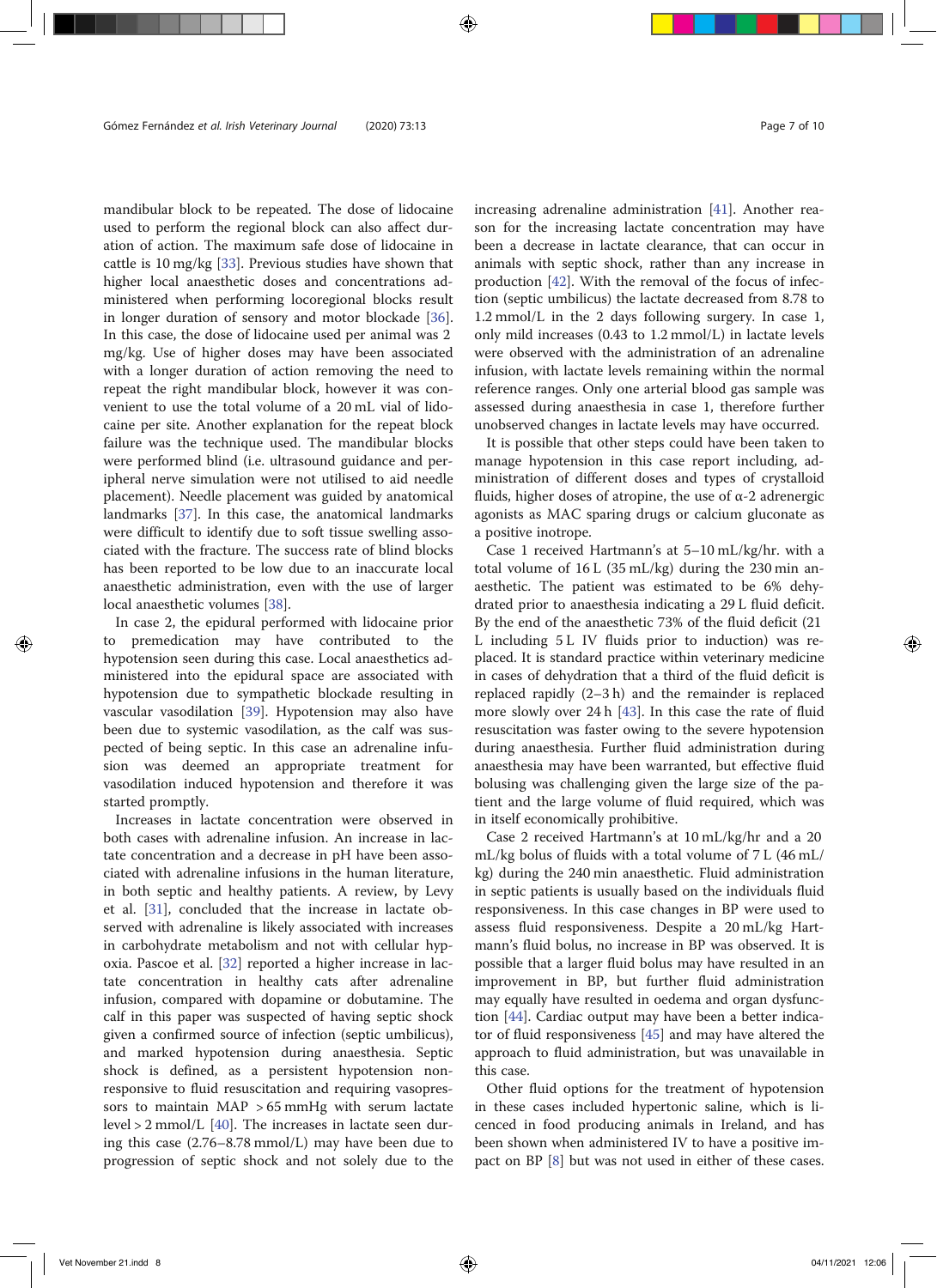In case 1 the patient was expected to have third space (interstitial) fluid deficits. Intravenously administered hypertonic saline works by drawing fluid from the interstitial space into the intravascular space. Interstitial dehydration has been cited as a contraindication for the administration of hypertonic saline [46]. In adult bovines, it is recommended that 20 L of fluids should be administered IV or by orogastric tube after IV hypertonic saline administration [19]. In case 1, the concerns regarding damage to the surgical site precluded orogastric tube administration of fluids post-operatively. Hypertonic saline may have been an option for management of hypotension in the second case, given the severity of the hypotension and the smaller patient size, allowing the use of IV fluids in the immediate post-anaesthetic period.

Unfortunately colloids although likely to have been useful in both cases are not licenced in food producing animals and cannot be used.

In both cases atropine was used in an attempt to treat bradycardia. The expected HR for an adult bovine under general anaesthesia is 60–90 bpm [19]. Heart rate for 2 month old calves under general anaesthesia has not been reported, however the average HR for a 55–60 days old awake calf is reported to be 98 bpm [47]. In case 1, the dose of atropine used was 5 μg/kg IV, and this dose was repeated 10 min later, however the patient remained bradycardic (HR 40 bpm). In case 2, atropine 10 μg/kg IV was administered and repeated 10 min later, again the patient remained bradycardic (HR 55 bpm). The recommended doses for atropine reported in ruminants is 6– 10 μg/kg IV and 20–40 μg/kg IM [19]. Side effects associated with the administration of atropine include decreased gut motility, viscous secretions (risk of airway obstruction) and atrioventricular blocks at low doses [48]. It is possible if larger doses of atropine had been used in both cases improvements in HR would have been observed, with a resultant improvement in BP.

The lack of licenced drugs in food producing animals makes maximisation of MAC sparing (decrease in the requirement of inhalant agent) through the use of regional anaesthesia an important part of food producing animal anaesthesia. Alpha-2 adrenergic agonist infusions are commonly used to decrease isoflurane requirements in horses [49]. In the cases discussed here, α-2 adrenergic agonists were not used due to a concern that further decreases in HR would be observed.

Calcium gluconate may have been an option to treat hypotension in case 1. Calcium gluconate works by increasing heart contractility [19], and the cow was hypocalcaemic possibly owing to her recent calving [50].

Other drugs commonly used in non-food producing animals for the management of hypotension include positive inotropes dopamine, dobutamine and noradrenaline however they are not licenced in food producing animals.

#### Conclusion

Maintenance of normotension is important during bovine anaesthesia to prevent the development of postanaesthetic complications including myopathy, neuropathy and organ injury. This case report describes the novel use of an adrenaline infusion to effectively treat hypotension during anaesthesia in 2 bovines when other conventional treatments failed. The only side effects noted with adrenaline infusion in this case report was an increase in lactate levels, however cardiac arrythmias and hypertension are also possible side effects. In practice, adrenaline infusion may present an option for the treatment of anaesthetic induced hypotension in bovines when other conventional treatments fail. Adrenaline infusions should be started at conservative rates and gradually increased, while continually monitoring ECG and BP. If arrythmias occur infusions should be reduced or stopped, and changes in blood lactate levels should be monitored throughout the adrenaline infusion administration.

Since writing this case report, the authors have used adrenaline infusions in one calf and two goats. The authors now routinely start adrenaline infusions at 0.05 μg/ kg/min. In the most recent caprine case, the adrenaline infusion was increased to 2 μg/kg/min. A positive blood pressure response to adrenaline infusion administration has been seen on each occasion without any cardiovascular side effects. However, further research is required to establish the recommended infusion rates, cardiovascular effects and possible side effects of adrenaline infusion administration as a treatment for hypotension in bovines.

#### Abbreviations

MAP: Mean arterial pressure; MAC: Minimum alveolar concentration; IV: Intravenous; UCDVH: University College Dublin Veterinary Hospital; CRT: Capillary refill time; HR: Heart rate; bpm: Beats per minute; KCl: Potassium chloride; IM: Intramuscular; RR: Respiratory rate; ETiso: Endtidal isoflurane; ETCO<sub>2</sub>: End-tidal cardon dioxide; TV: Tidal volume; PIP: Peak inspiratory pressure; SpO<sub>2</sub>: Oxygen saturation; ECG: Electrocardiogram; IBP: Invasive blood pressure; BP: Blood pressure; SID: Once daily; BID: Twice a day; ID: Internal diameter

#### Acknowledgements

The authors would like to thank the UCD Veterinary Hospital Farm Animal and Equine Surgery Services for management of the cases.

#### Authors' contributions

LGF carried out the anaesthetics, drafted the manuscript and carried out all revisions. CL helped to plan the anaesthetic protocols, supervised the anaesthetics helped to draft and revised the manuscript. MCNB helped to plan the first anaesthetic protocol and revised the manuscript. All authors read and approved the final manuscript.

#### Funding

This work did not receive any funding.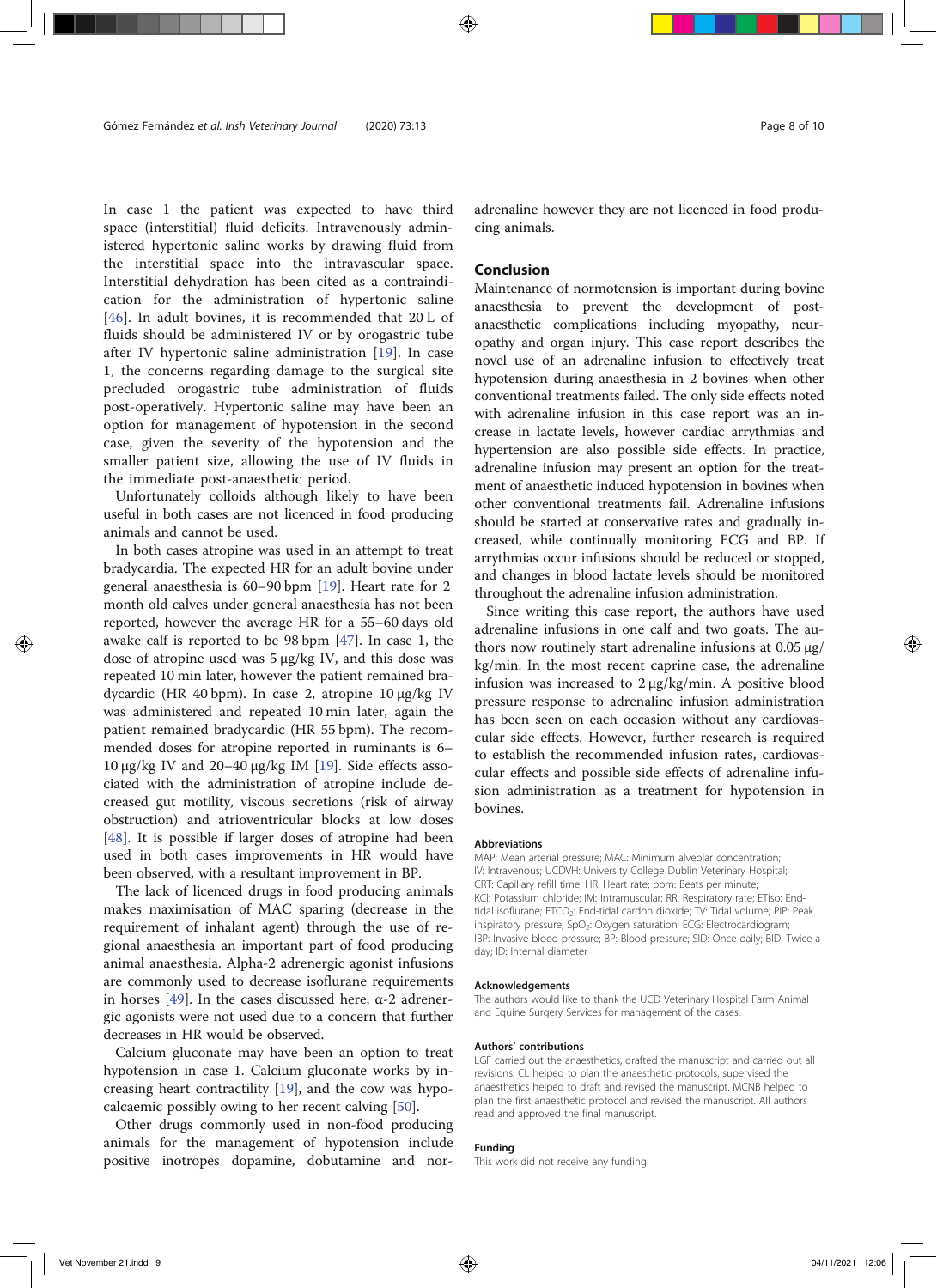#### Availability of data and materials

The data used are available from the corresponding author on reasonable request.

Ethics approval and consent to participate

Not applicable.

#### Consent for publication

Institutional consent.

#### Competing interests

The authors declare that they have no competing interests.

#### Author details

<sup>1</sup>UCD Veterinary Hospital, University College Dublin, Belfield, Dublin 4 Eircode: D04 V1W8, Ireland. <sup>2</sup> Lumbry Park Veterinary Specialists, Alton, Hampshire, United Kingdom.

## Received: 28 January 2020 Accepted: 17 June 2020

#### References

- 1. Gaynor JS, Dunlop CI, Wagner AE, Wertz EM, Golden AE, et al. Complications and mortality associated with anesthesia in dogs and cats. J Am Anim Hosp Assoc. 1999;35(1):13–7.
- 2. Singh A, Antognini JF. Perioperative hypotension and myocardial ischemia: diagnosis and therapeutic approaches. Ann Card Anaesth. 2011;14(2):127– 32.
- 3. Bijker JB, van Klei WA, Kappen TH, van Wolfswinkel L, Moons KGM, et al. Incidence of intraoperative hypotension as a function of the chosen definition: literature definitions applied to a retrospective cohort using automated data collection. Anesthesiology. 2007;107(2):213–20.
- 4. Ruffato M, Novello L, Clark L. What is the definition of intraoperative hypotension in dogs? Result from a survey of diplomates of the ACVAA and ECVAA. Vet Anaesth Analg. 2015;42(1):55–64.
- 5. Wagner AE. Complications in equine anesthesia. Vet Clin North Am Equine Pract. 2009;24(3):735–52.
- 6. Johnston GM, Eastment JK, Wood J, Taylor PM. The confidential enquiry into perioperative equine fatalities (CEPEF): mortality results of Phases 1 and 2. Vet Anaesth Analg. 2002;29(4):159–70.
- 7. Duke T, Filzek U, Read MR, Read EK, Ferguson JG. Clinical observations surrounding an increased incidence of postanesthetic myopathy in halothane-anesthetized horses. Vet Anaesth Analg. 2006;3(2):122–7.
- 8. Grandy JL, Steffey EP, Hodgson DS, Woliner MJ. Arterial hypotension and the development of postanesthetic myopathy in halothane-anesthetized horses. Am J Vet Res. 1987;48(2):192–7.
- 9. Lindsay WA, Robinson GM, Brunson DB, Majors LJ. Induction of equine postanesthetic myositis after halothane-induced hypotension. Am J Vet Res. 1989;50(3):404–10.
- 10. Young SS, Taylor PM. Factors influencing the outcome of equine anaesthesia: a review of 1314 cases. Equine Vet J. 1993;25(2):147–51.
- Wagner AE, Gordon AM. Anesthesia-related hypotension in a small-animal practice. Vet Med. 2006; Available at https://veterinarymedicine.dvm360. com/anesthesia-related-hypotension-small-animal-practice?id=&sk=&date= &pageID=4.
- 12. Redondo JI, Rubio M, Soler G, Serra I, Soler C, et al. Normal values and incidence of cardiorespiratory complications in dogs during general anaesthesia. A review of 1281 cases. J Vet Med A Physiol Pathol Clin Med. 2007;54(9):470–7.
- 13. Duke-Novakovski T, Carr A. Perioperative blood pressure control and management. Vet Clin North Am Small Anim Pract. 2015;45(5):965–81.
- 14. Noel-Morgan J, Muir WW. Anesthesia-associated relative hypovolemia: mechanism, monitoring, and treatment considerations. Front Vet Sci. 2018;  $5(53):1-8$
- 15. Bruniges N, Rioja E. Intraoperative anaesthetic complications in dogs undergoing general anaesthesia for thoracolumbar hemilaminectomy: a retrospective analysis. Vet Anaesth Analg. 2019;46(6):720–8.
- 16. Corley KTT. Monitoring and treating the cardiovascular system in neonatal foals. Clin Tech Equine Pract. 2003;2(1):42–55.
- 17. Lonjaret L, Lairez O, Minville V, Geeraerts T. Optimal perioperative management of arterial blood pressure. Integr Blood Press Control. 2014;7: 49–59.
- 18. Riebold TW. Ruminants. In: Grimm KA, Lamont LA, Tranquilli WJ, Greene SA, Robertson SA, editors. Veterinary Anesthesia and Analgesia. 5th ed. Iowa: Wiley Blackwell; 2015. p. 912–27.
- 19. Aprea F, Martín-Jurado O, Jenni S, Mosing M. Bispectral index analysis during cardiac arrest and cardiopulmonary resuscitation in a propofolanesthetized calf. J Vet Emerg Crit Care. 2014;24(2):221–5.
- 20. Tvedten H, Kopcia M, Haines C. Mixed venous and arterial blood in bovine coccygeal vessel samples for blood gas analysis. Vet Clin Pathol. 2000;29(1):4–6.
- 21. Hubbell JA. Review of support of ventilation in the anesthetized horse. AAEP proceedings. 2010;56:33–7.
- 22. Hughes J, Bardell D. Determination of reference intervals for equine arterial blood-gas, acid-base and electrolyte analysis. Vet Anaesth Analg. 2019;46(6): 765–71.
- 23. Dillane P, Krump L, Kennedy A, Sayers RG, Sayers GP. Establishing blood gas ranges in healthy bovine neonates differentiated by age, sex and breed type. J Dairy Sci. 2018;101(4):3205–12.
- 24. Trim CM, Shepard MK. Horses with colic. In: Grimm KA, Lamont LA, Tranquilli WJ, Greene SA, Robertson SA, editors. Veterinary Anesthesia and Analgesia. 5th ed. Iowa: Wiley Blackwell; 2015. p. 867–85.
- 25. Plumb DC. Epinephrine. In: Plumb DC, McCluskey D, editors. Plumb's Veterinary Drug Handbook. 9th ed. New Jersey: Wiley Blackwell; 2018. p. 431–3.
- 26. Mink SN, Simons FER, Simons KJ, Becker AB, Duke K. Constant infusion of epinephrine, but not bolus treatment, improves haemodynamic recovery in anaphylactic shock in dogs. Clin Exp Allergy. 2004;34(11):1776–83.
- 27. Horne WA, Loomis MR. Elephants. In: West G, Heard D, Caulkett N, editors. Zoo Animal and Wildlife Immobilization and Anesthesia. 2nd ed. Oxford: Wiley Blackwell; 2014. p. 703–17.
- 28. Shibuya T, Hashimoto K, Imai S. Effective plasma concentrations of antiarrhythmic drugs against sustained halothane-adrenaline arrhythmia in dogs. J Cardiovasc Pharmacol. 1983;5(4):538–45.
- 29. Garofalo NA, Teixera Neto F, Schwartz DS, Vailati MCF, Steagall PVM. Effects of the opioid remifentanil on the arrhythmogenicity of epinephrine in halothane-anesthetized dogs. Can J Vet Res. 2008;72(4):362–6.
- 30. Thiesen R. Different lidocaine continuous rate infusions to control epinephrine-induced arrhythmias in dogs anesthetized with isoflurane. Arq Bras Med Vet Zootec. 2012;64(1):32–8.
- 31. Levy B. Bench-to-bedside review: Is there a place for epinephrine in septic shock? Crit Care. 2005;9(6):561–5.
- 32. Pascoe PJ, Ilkiw KE, Pypendop BH. Effects of increasing infusion rates of dopamine, dobutamine, epinephrine and phenylephrine in healthy anesthetized cats. Am J Vet Res. 2006;67(9):1491–9.
- 33. Edmondson MA. Local, regional and spinal anesthesia in ruminants. Vet Clin North Am Food Anim Pract. 2016;32(3):535–52.
- 34. Grubb TL, Riebold TW, Crisman RO, Lamb LD. Comparison of lidocaine, xylazine, and lidocaine-xylazine for caudal epidural analgesia in cattle. Vet Anaesth Analg. 2002;29(2):64–8.
- 35. Re M, Blanco-Murcia J, Villaescusa Fernandez A, De Gaspar SI, Gómez de Segura IA. Ultrasound-guided anaesthetic blockade of the pelvic limb in calves. Vet J. 2014;200(3):434–9.
- 36. Fenten MGE, Schoenmakers KPW, Heesterbeek PJC, Scheffer GJ, Stienstra R. Effect of local anesthetic concentration, dose and volume on the duration of single-injection ultrasound-guided axillary brachial plexus block with mepivacaine: a randomized controlled trial. BMC Anesthesiology. 2015; 15(130):1–8.
- 37. Carlson N. A guide to regional analgesia of the head in equine patients. Vet Med. 2018; Available at http://veterinarynews.dvm360.com/guide-regionalanalgesia-head-equine-patients.
- 38. Re M, Blanco J, Gómez de Segura IA. Ultrasound-guided nerve block anesthesia. Vet Clin North Am Food Anim. 2016;32(1):133–47.
- 39. Duke-Novakovski T. Pain management II: local and regional techniques. In: Duke-Novakovski T, de Vries M, Seymour, editors. BSAVA Manual of Canine and Feline Anaesthesia and Analgesia. 3rd ed. Gloucester: British Small Animal Veterinary Association; 2016. p. 143–58.
- 40. Lee SM, An WS. New clinical criteria for septic shock: serum lactate level as new emerging vital sign. J Thorac Dis. 2016;8(7):1388–90.
- 41. Rivers E, Nguyen B, Havstad S, Ressier J, Muzzin A, et al. Early goal-directed therapy in the treatment of severe sepsis and septic shock. N Engl J Med. 2001;345(19):1368–77.